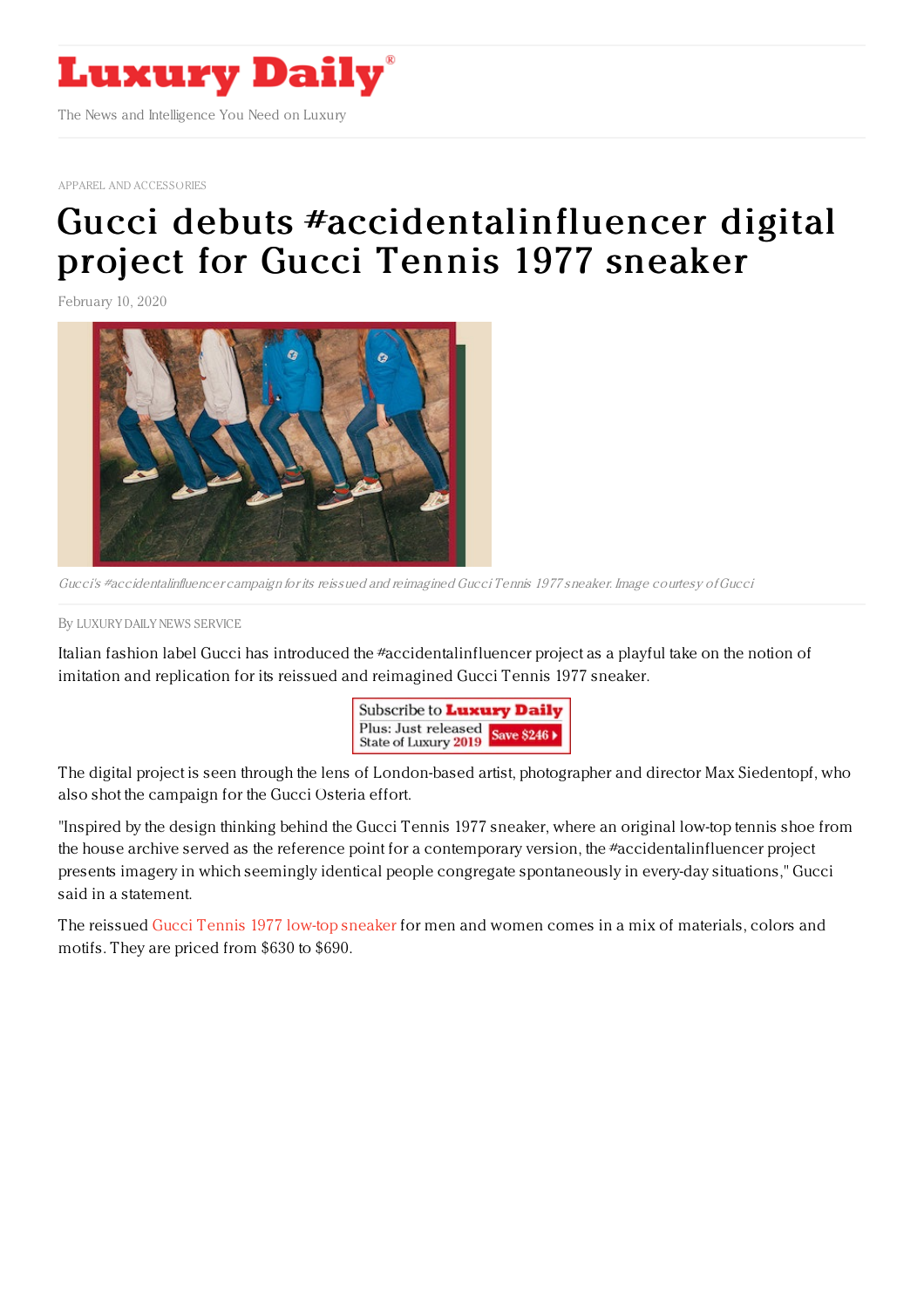

Looks from the #accidentalinfluencer project for the Gucci Tennis 1977 sneaker reissue. Image courtesy ofGucci

## Love all

The groups of almost-clones, wearing similar outfits and the Gucci Tennis 1977 sneaker, are captured as if by an amateur photographer.

Shots include candid moments on the street, at a caf and fruit and vegetable store, and on a bus.

The overall effect is, as Gucci puts it, hypnotic and haunting, suggesting improbable coincidences."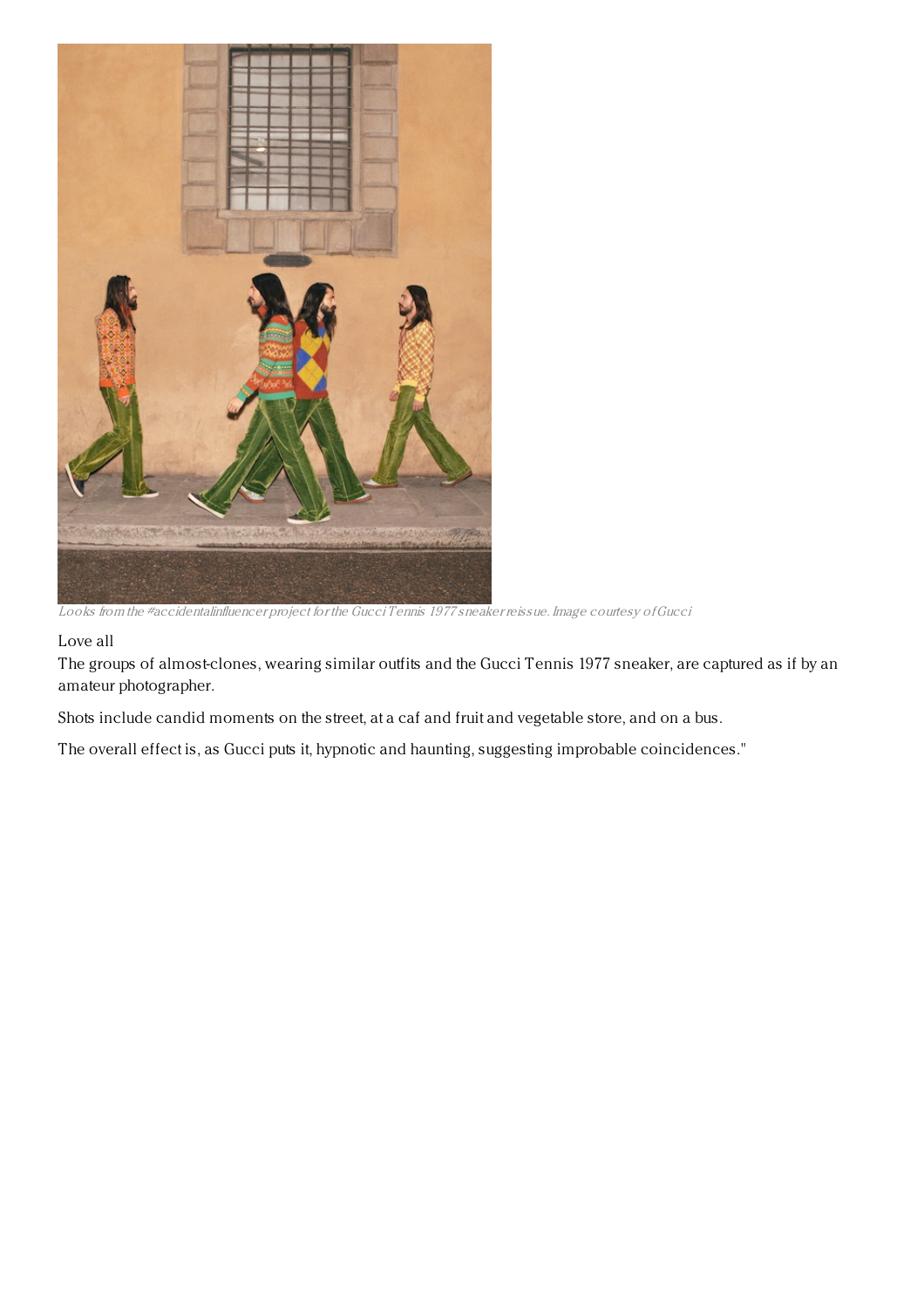

Women at <sup>a</sup> cafwearing the Gucci Tennis 1977 sneakers. Image courtesy ofGucci

Different diverse groups of varying ages are pictured as if by happenstance.

Groups of long-haired men with beards pass each other on the sidewalk eerily looking a lot like Gucci designer Alessandro Michele and elderly women in matching coats are seen taking tea together.